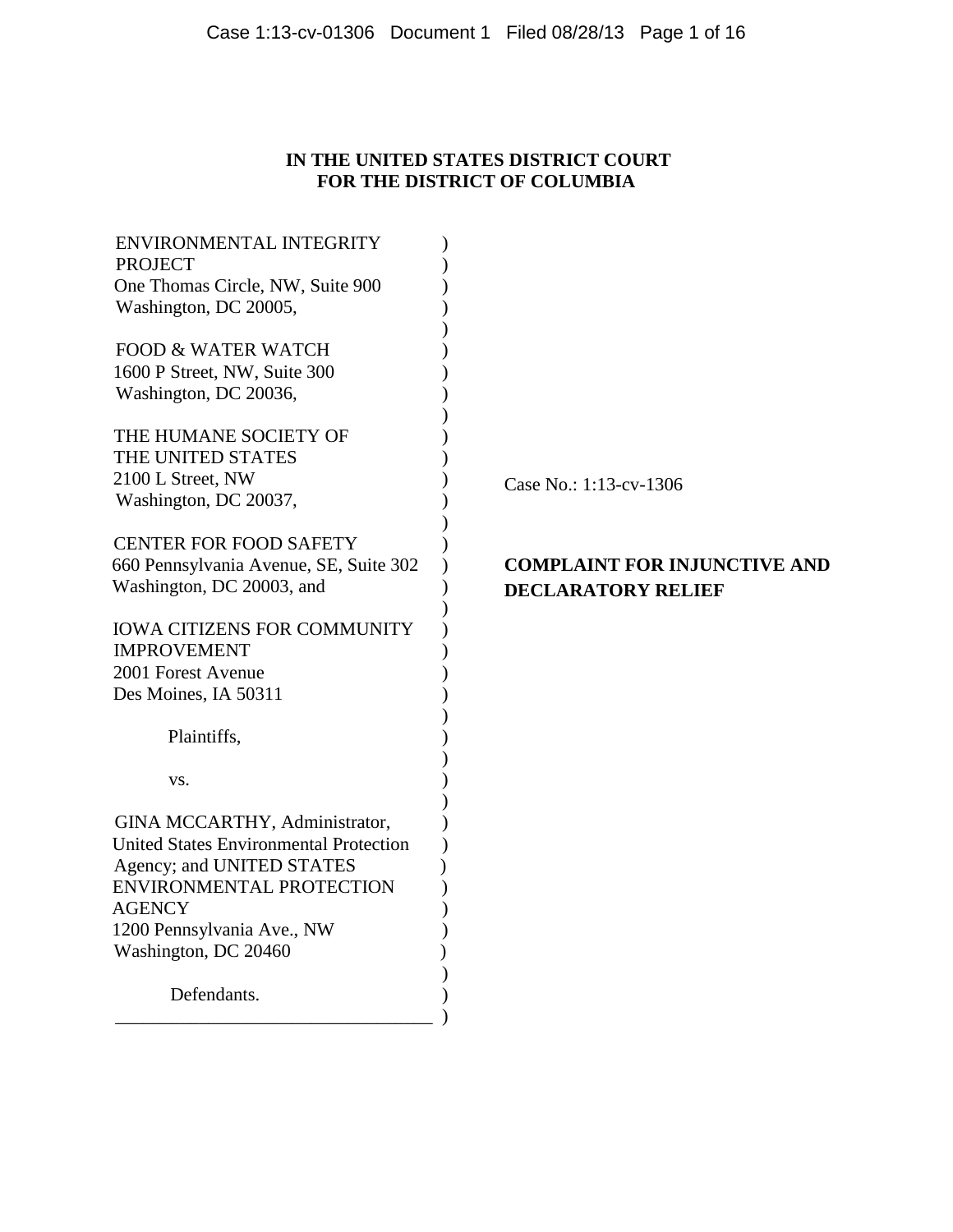#### **COMPLAINT**

Plaintiffs Environmental Integrity Project (EIP), Food & Water Watch (FWW), the Humane Society of the United States (HSUS), Center for Food Safety (CFS), and Iowa Citizens for Community Improvement (ICCI), (collectively "Plaintiffs"), on behalf of themselves and their members, allege as follows:

#### **I. NATURE OF ACTION**

1. This is an action pursuant to the Administrative Procedure Act (APA), 5 U.S.C. §§ 701 *et seq*. In violation of the APA, Defendant Environmental Protection Agency (EPA) took unlawful, arbitrary, and capricious action by withdrawing a rule ("Proposed CAFO Reporting Rule" or "Rule") proposed pursuant to § 308 of the Clean Water Act (CWA), 33 U.S.C. § 1318, intended to provide EPA with information necessary to carry out the CWA's National Pollutant Discharge Elimination System (NPDES) permitting program for Concentrated Animal Feeding Operations (CAFOs). A copy of the Proposed CAFO Reporting Rule is attached to this complaint as Exhibit A and incorporated herein by reference.

2. CAFOs are facilities where "[a]nimals . . . have been, are, or will be stabled or confined and fed or maintained for a total of 45 days or more in any 12-month period . . ." and that meet certain size or discharge criteria. 40 C.F.R. § 122.23(b)(1)-(2). CAFOs concentrate thousands and even millions of animals in crowded and often unsanitary conditions. CAFOs also generate, store, and must ultimately dispose of tremendous volumes of manure and other waste; this storage and disposal can result in discharges of pollutants, including nitrogen, phosphorus, pathogens, antibiotics, hormones, and metals, into waterways throughout the U.S. Discharged pollutants can cause severe impairments to water quality, ecosystems, and biodiversity, while endangering human health and welfare.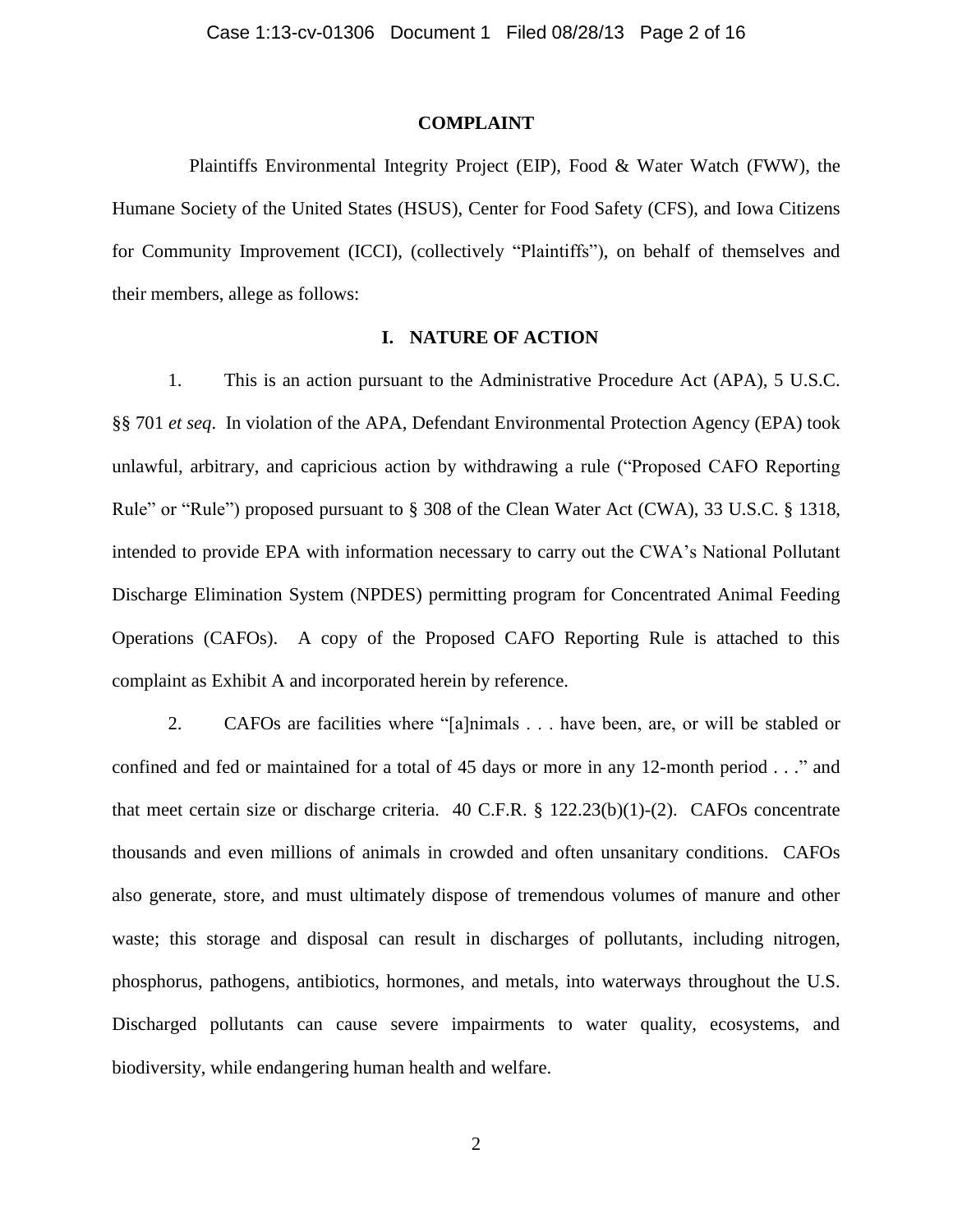#### Case 1:13-cv-01306 Document 1 Filed 08/28/13 Page 3 of 16

3. Despite decades of CAFO regulation under the CWA, EPA, the agency authorized to administer the CWA, lacks basic information about the nation's thousands of CAFOs, such as their location, size, ownership, waste management procedures, history of illegal discharges, or whether they have or require a CWA permit. EPA is uncertain how many CAFOs exist, but estimates that there are more than 18,500 nationwide. Of these, approximately 7,500 currently operate under a CWA permit.

4. Section 308 of the CWA authorizes EPA to require CAFO operators to submit information that EPA requires to carry out the objectives of the CWA. The primary objectives of the CWA are to restore and protect water quality. 33 U.S.C. § 1251.

5. On October 21, 2011, EPA published the Proposed CAFO Reporting Rule in the Federal Register. 76 Fed. Reg. 65431 (proposed Oct. 21, 2011). The Rule proposed two options under which the agency would require either all CAFOs or those CAFOs located in undetermined "focus watersheds" to submit "essential information" to EPA, including "contact information, location of the CAFO's production area, [CWA] permitting status, number, and type of animals, and number of acres available for land application." *Id.* at 65436.

6. On July 20, 2012, EPA published notice in the Federal Register that it was taking final agency action on the Rule by withdrawing it in its entirety instead of finalizing either of the two proposed options. 77 Fed. Reg. 42679 (Jul. 20, 2012).

7. In the same Federal Register notice, EPA stated that it would pursue an approach of CAFO information gathering outside of the § 308 process, whereby the agency would attempt to obtain "essential" CAFO information from state and federal agencies. *Id*. at 42681-82.

8. EPA failed to provide a reasonable explanation for its decision to withdraw the Rule. Instead, the administrative record in front of EPA at the time of the withdrawal of the Rule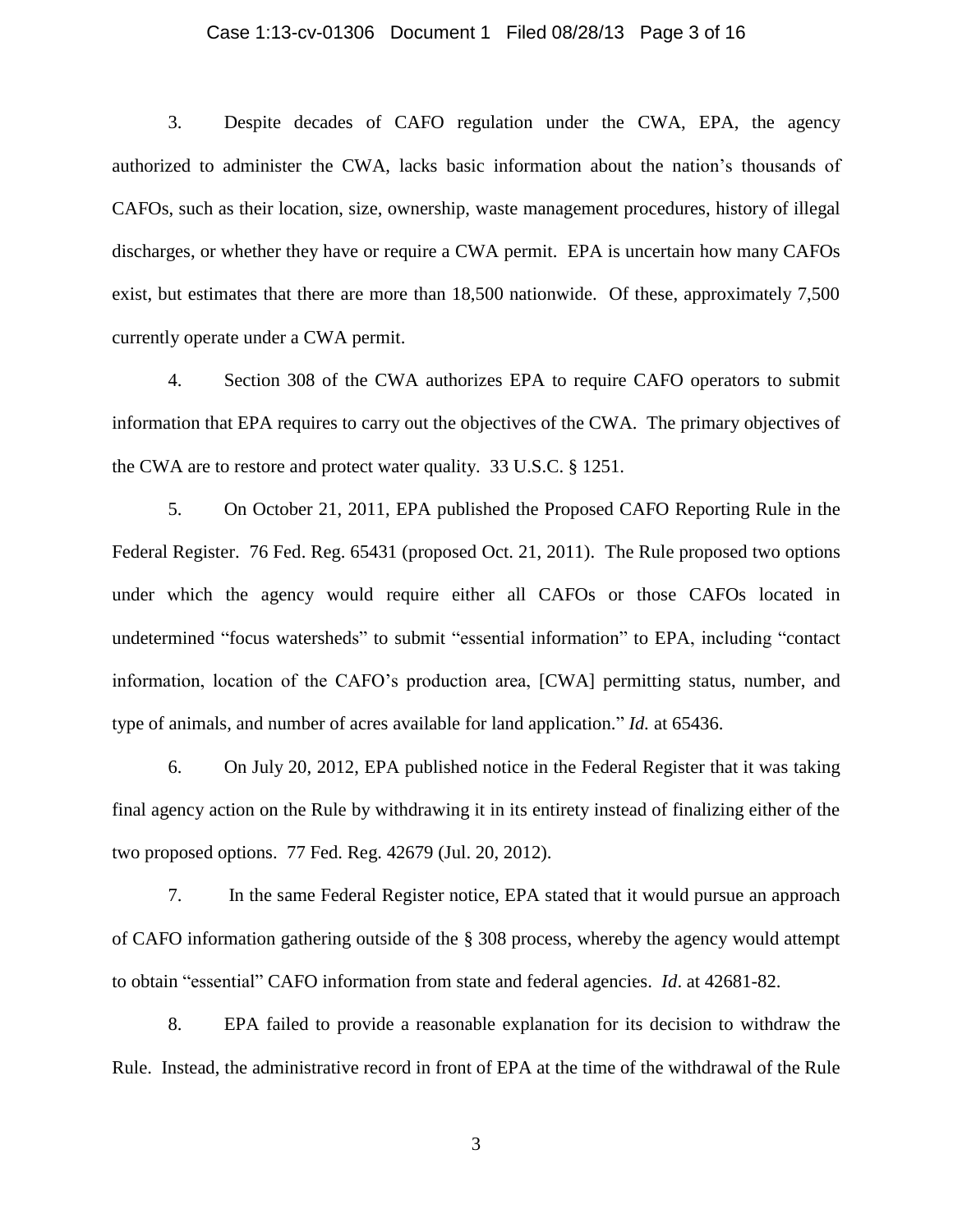#### Case 1:13-cv-01306 Document 1 Filed 08/28/13 Page 4 of 16

directly controverts the agency's assertion that existing state and federal agency information will provide EPA with the same type of information it would obtain through a CWA § 308 information gathering process. The record demonstrates that EPA's current approach will not provide the agency with the information that it needs to properly regulate CAFO pollution as required under the CWA.

9. As the record before EPA at the time it took its final action does not provide a reasonable basis for the agency's withdrawal of the Rule, Plaintiffs seek declaratory relief establishing that EPA's withdrawal is "arbitrary, capricious, an abuse of discretion, or otherwise not in accordance with law." 5 U.S.C. § 706(2)(A). Plaintiffs also request equitable relief vacating the unlawful rule withdrawal decision, and directing EPA to take reasonable final action on the proposed rule. Finally, Plaintiffs seek reasonable attorneys' fees and costs incurred in bringing this action.

#### **II. JURISDICTION AND VENUE**

10. The Court has jurisdiction over this action pursuant to 28 U.S.C. § 1331, because this case presents a federal question; the APA, 5 U.S.C. §§ 701-706, which provides for judicial review of final agency actions for which there is no other adequate remedy at law; and the Declaratory Judgment Act, 28 U.S.C. §§ 2201-2202, which provides for declaratory and further relief.

11. Venue is proper in this judicial district pursuant to 28 U.S.C. § 1391(e) because no real property is involved in this action and plaintiffs EIP, HSUS, FWW, and CFS are incorporated and/or have their principal places of business in this district.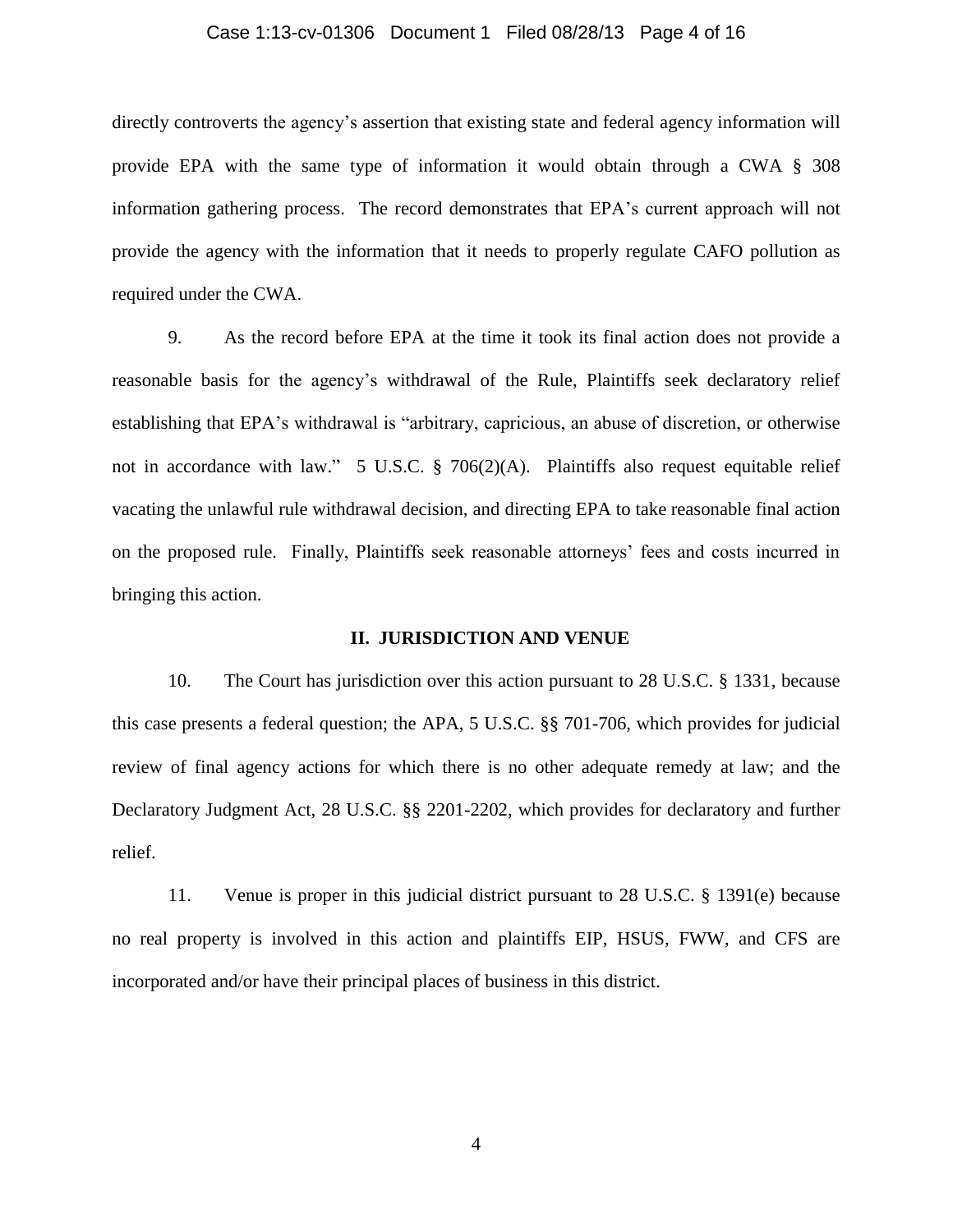#### **III. PARTIES**

12. Plaintiff EIP is a national nonprofit organization dedicated to advocating for more effective enforcement of environmental laws, including the CWA. EIP works to improve federal and state regulation of CAFOs and to improve water quality in areas significantly impacted by CAFO pollution, focusing on the Upper Mississippi and Chesapeake Bay watersheds. Since 2002, EIP has advocated for more comprehensive and effective CWA permitting for CAFOs nationwide to help communities impacted by water pollution from this industry gain the protection of the CWA. EIP also works to gather and analyze pollution data and provide this information to the public, and is therefore injured by EPA's failure to promulgate a thorough, transparent CAFO information collection rule under the CWA. EIP submitted detailed comments on the Proposed CAFO Reporting Rule to support its organizational interest in strengthening the implementation and enforcement of the CWA as it applies to CAFO pollution.

13. Plaintiff FWW is a national nonprofit organization working to ensure that the food, water, and fish we consume is safe, accessible, and sustainably produced. So that all consumers can enjoy and trust in the food and drink they eat and drink, FWW helps people take charge of where food comes from; keep clean, affordable, public tap water flowing freely to homes; protect the environmental quality of oceans; ensure that the government does its job protecting citizens; and educate about the importance of keeping the global commons – shared resources – under public control. FWW has expended significant resources compiling detailed information about CAFOs that EPA should collect and maintain for the public, including their locations and pollution histories, to create its online Factory Farm Map and draft its report, *Factory Farm Nation: How America Turned its Livestock Farms into Factories*. FWW submitted detailed comments on the Proposed CAFO Reporting Rule to support its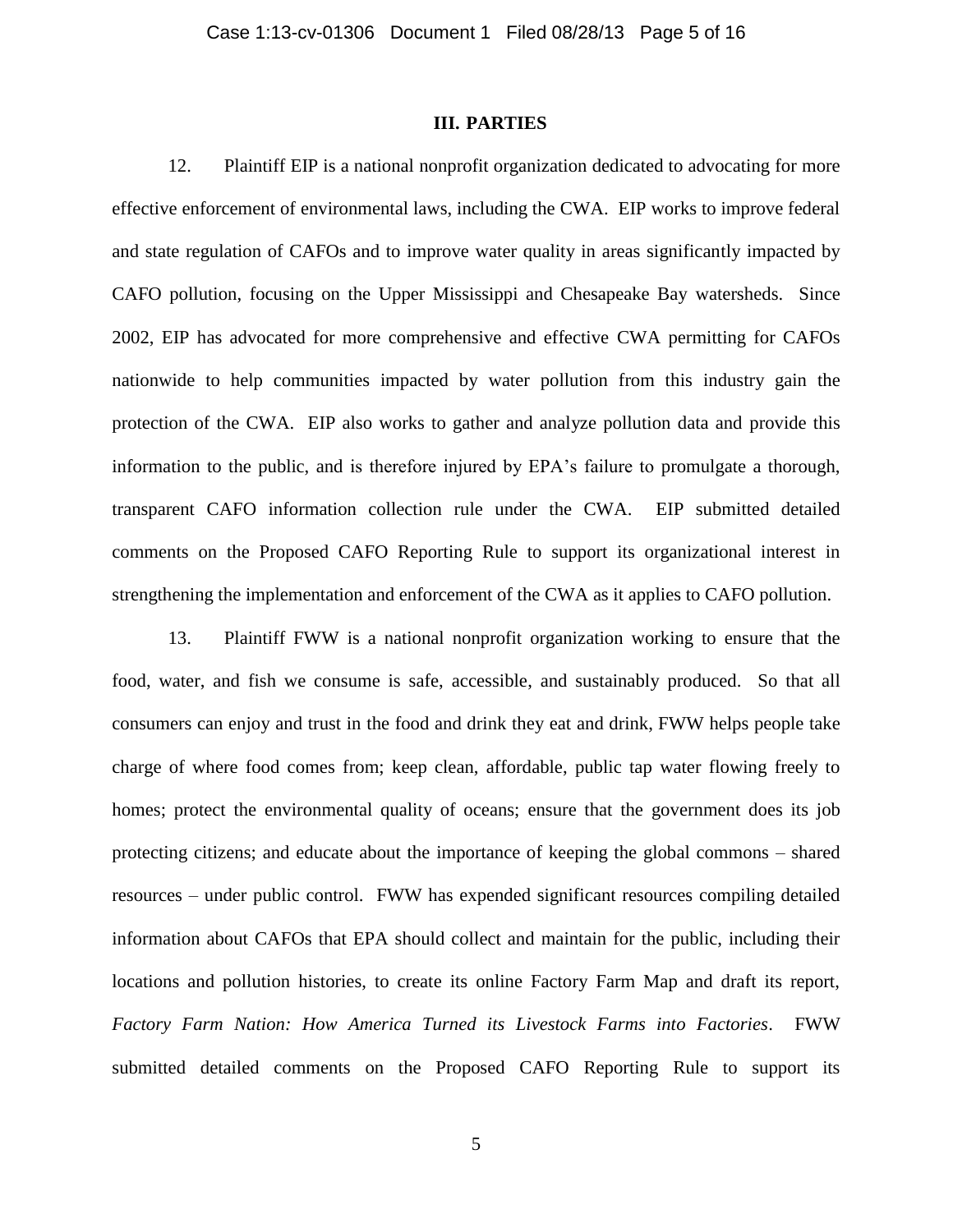#### Case 1:13-cv-01306 Document 1 Filed 08/28/13 Page 6 of 16

organizational interest in strengthening the implementation and enforcement of the CWA as it applies to CAFO pollution.

14. Plaintiff HSUS is a national nonprofit organization that promotes the protection of all animals. HSUS is headquartered in the Washington, D.C. area, and has offices, affiliates, or staff in 40 states and the District of Columbia. On behalf of its millions of members and constituents, HSUS advocates for better laws to protect animals and their environment; conducts campaigns to combat animal abuse and promote strong animal welfare policies; and advocates against practices that injure, harass, or otherwise harm animals, including practices that can result in CAFOs discharging or otherwise releasing pollutants into the natural environments of farm animals, domestic animals, or wildlife.

15. Plaintiff CFS is a national nonprofit membership organization dedicated to protecting human health and the environment by curbing the proliferation of harmful food production technologies, such as CAFOs, and instead promoting sustainable agriculture. CFS represents nearly 350,000 farmer and consumer members throughout the country who support safe, sustainable agriculture. CFS's mission is to protect the public's right to know how their food is produced. CFS utilizes regulatory actions, citizen engagement, legislation, and when necessary, litigation, to promote transparency and accountability in the factory farm industry.

16. Plaintiff ICCI is a nonprofit organization that works to empower and unite grassroots Iowans of all ethnic backgrounds to take control of their communities; involve them in identifying problems and needs and in taking action to address them; and be a vehicle for social, economic, and environmental justice. ICCI's thousands of members work to protect rural communities from factory farm water and air pollution at the state and national level. ICCI regularly compiles data about Iowa CAFOs and illegal CAFO discharges and shares this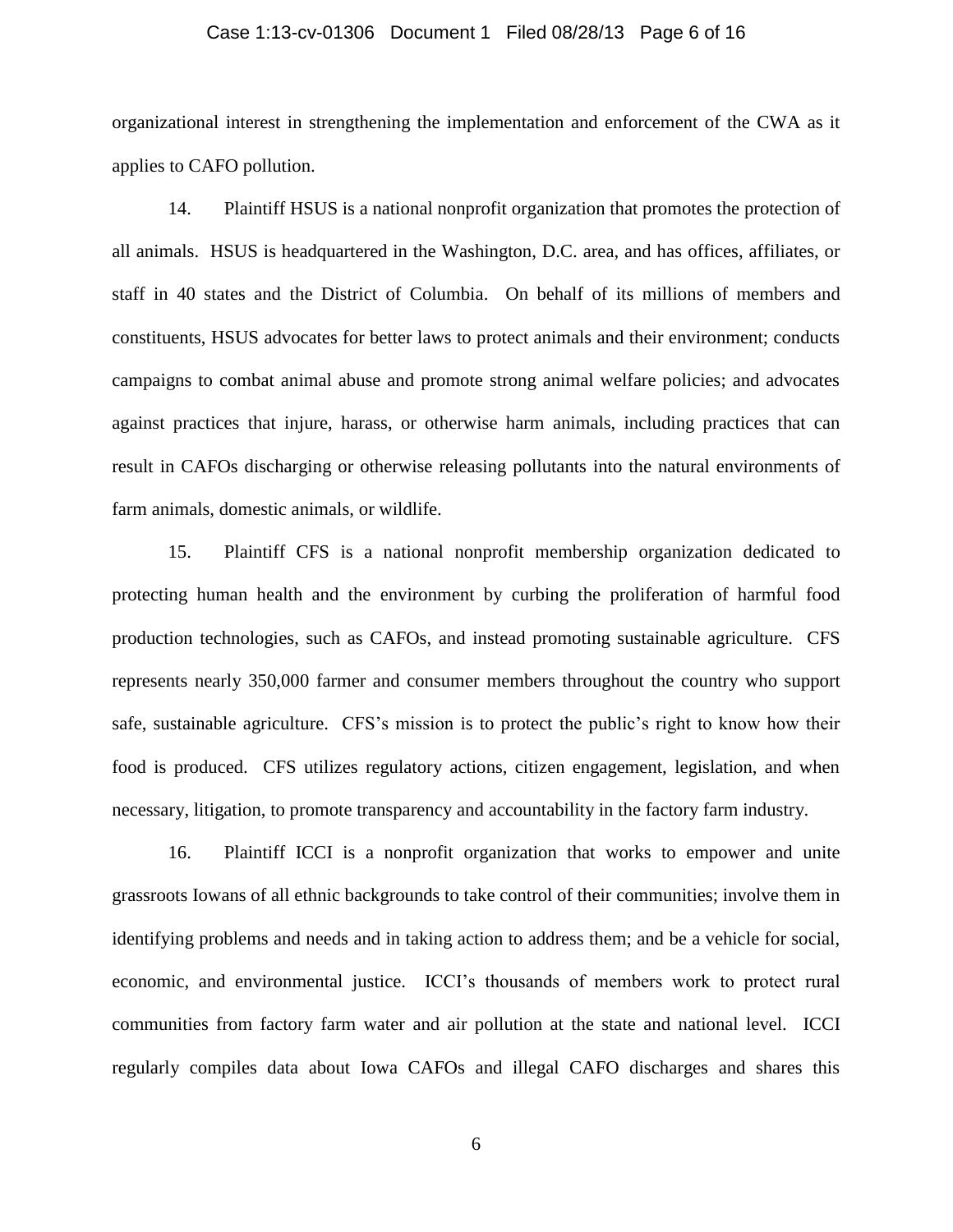#### Case 1:13-cv-01306 Document 1 Filed 08/28/13 Page 7 of 16

information with its members and the media. ICCI submitted detailed comments on the Proposed CAFO Reporting Rule to support its organizational interest in strengthening the implementation and enforcement of the CWA as it applies to CAFO pollution.

17. Plaintiffs bring this action on their own behalf and on behalf of their members. Plaintiffs and their members have been and continue to be injured by EPA's withdrawal of the Proposed CAFO Reporting Rule and failure to collect basic information about CAFOs across the U.S., including CAFOs illegally discharging pollutants into rivers and streams. Plaintiffs' members are injured because, *inter alia*, they use and enjoy rivers, streams, and other waterways impaired by nutrients, bacteria, and other pollution discharged by CAFOs, and lack access to information about CAFOs that may be discharging pollution into waterways they use for swimming, fishing, or other recreational, aesthetic, or economic purposes. EPA's withdrawal of its Proposed CAFO Reporting Rule injures Plaintiffs' members' use and enjoyment of these waters, causing Plaintiffs' members to curtail activities that they would otherwise enjoy, derive less enjoyment from other activities, and experience reasonable concern about the potential for future harm. These injuries are actual, concrete, ongoing, and particularized, and money damages cannot redress them. The requested relief will redress these injuries because it would require EPA to take reasonable final action on the Proposed CAFO Reporting Rule, and any reasonable course of action will result in the collection of more information about CAFOs using EPA's CWA § 308 authority.

18. Plaintiff organizations are also injured by EPA's withdrawal of the Proposed CAFO Reporting Rule, and Plaintiffs have associational standing to bring this suit on their own behalf to protect their organizational interests. Plaintiffs' organizational purposes are adversely affected by EPA's action, which prevents Plaintiffs from obtaining access to information about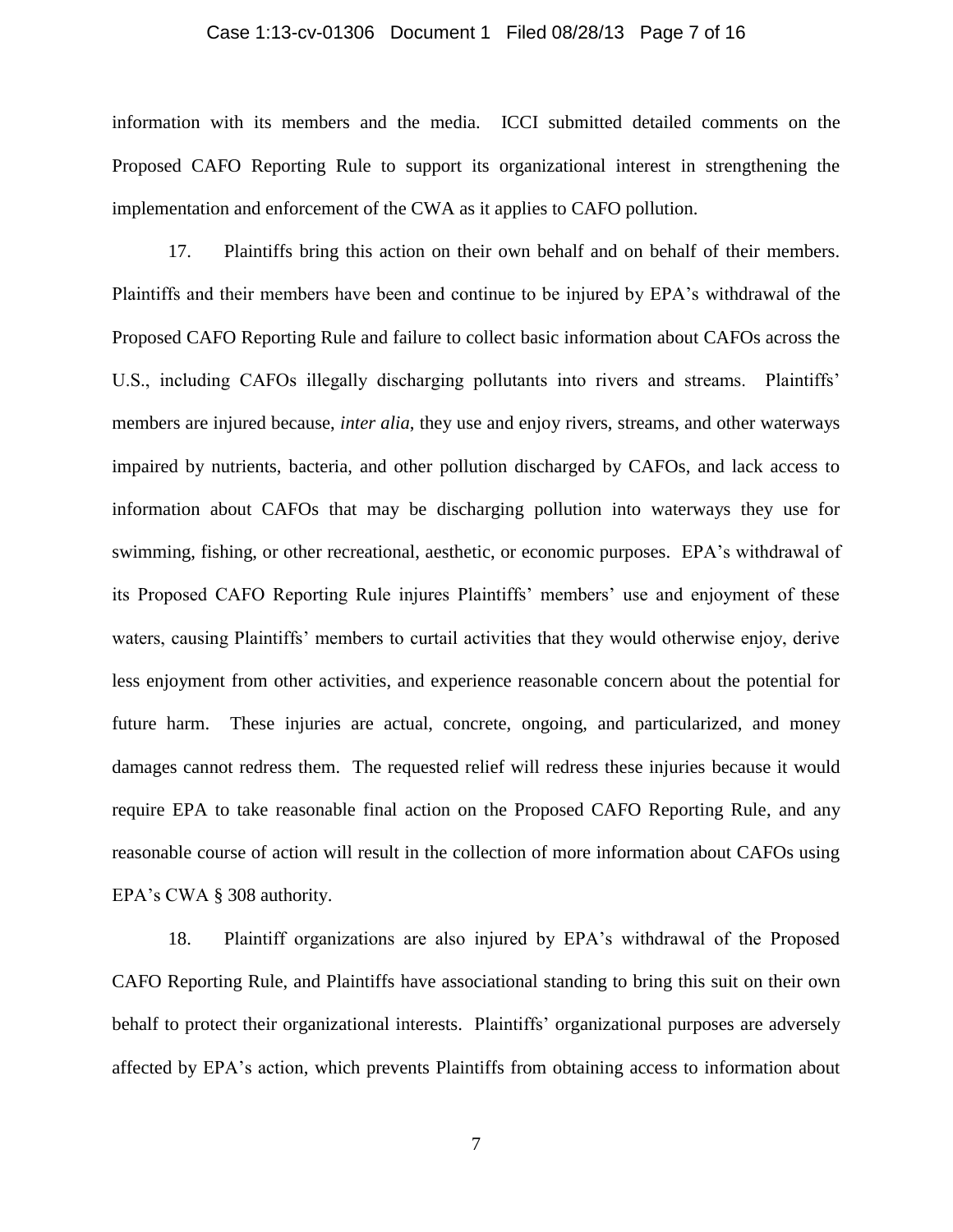#### Case 1:13-cv-01306 Document 1 Filed 08/28/13 Page 8 of 16

CAFOs that they would use to more effectively advocate for public health, water quality, the welfare of rural communities, and the health and welfare of animals. Furthermore, but for EPA's actions, Plaintiffs would not have to spend as much of their resources seeking basic information about the CAFOs polluting waterways throughout the U.S., and could direct these resources to other priorities. The requested relief will redress Plaintiffs' informational and organizational injuries because it would require EPA to take reasonable final action on the Proposed CAFO Reporting Rule, and any reasonable course of action will result in the collection of more information about CAFOs using EPA's CWA § 308 authority.

19. Defendant Gina McCarthy, Administrator of the EPA, is charged with the supervision and management of the agency's responsibilities under the CWA, including the statute's § 308 information collection authority. Plaintiffs sue Ms. McCarthy in her official capacity only.

20. Defendant EPA is the agency of the federal government that has the primary responsibility under the CWA to protect the waters of the United States from pollution.

#### **IV. STATUTORY FRAMEWORK**

21. The CWA is the principal federal statute enacted to protect and restore the waters of the United States. The primary objectives of the CWA are "to restore and maintain the chemical, physical and biological integrity of the nation's waters" and to "eliminate[]" the discharge of pollutants into navigable waters. 33 U.S.C. § 1251(a).

22. The primary CWA program to restore and maintain water quality is the NPDES program, which requires dischargers defined as "point sources" to obtain and comply with pollution control permits. 33 U.S.C. § 1342. The CWA defines CAFOs "from which pollutants are or may be discharged" as point sources. *Id.* § 1362(14).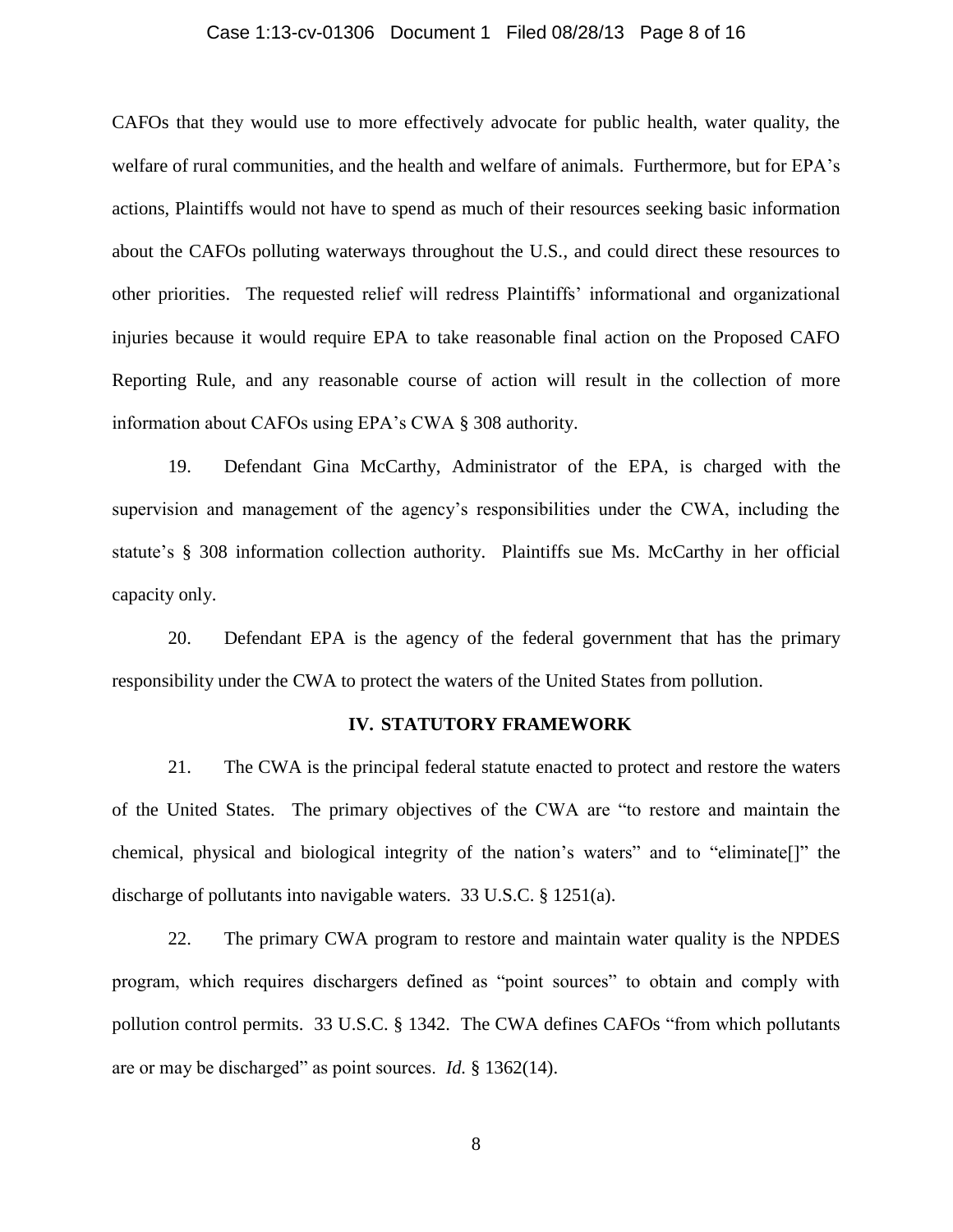#### Case 1:13-cv-01306 Document 1 Filed 08/28/13 Page 9 of 16

23. Unless in compliance with specific provisions of the CWA, "the discharge of any pollutant by any person shall be unlawful." *Id*. § 1311(a). These provisions of the CWA include § 301, which requires EPA to establish technology-based effluent limitations for CAFOs and other point sources, and § 402, which establishes the NPDES permit program. EPA has established regulations and effluent limitations for CAFOs. 40 C.F.R. §§ 122, 412.1-4.

24. Section 308 of the CWA provides that "[w]henever required to carry out the objective" of the CWA, "including but not limited to…developing…any effluent limitation, or other limitation, prohibition, or effluent standard," "determining whether any person is in violation of any such effluent limitation, or other limitation, prohibition or effluent standard," or carrying out the objectives of § 1342 (the NPDES permit program), "the [EPA] Administrator shall require the owner or operator of any point source to (i) establish and maintain such records, (ii) make such reports, (iii) install, use, and maintain such monitoring equipment or methods…, (iv) sample such effluents…, and (v) provide such other information as [s]he may reasonably require." 33 U.S.C. § 1318(a).

#### **V. FACTUAL BACKGROUND**

### **A. CAFO Pollution Degrades Water Quality and Threatens Public Health**

25. EPA and state agencies have documented significant harm to our nation's waterways resulting from CAFO discharges. EPA has estimated that CAFOs produce more than 300 million tons of manure each year, and this waste contains numerous pollutants, including: nutrients such as nitrogen, phosphorus, and potassium; pathogens and parasites such as *Salmonella*, *Escherichia coli*, *Giardia*, and *Trichinella*; heavy metals such as arsenic, cadmium, lead, iron, manganese, nickel, copper, and zinc; and pharmaceuticals such as antibiotics and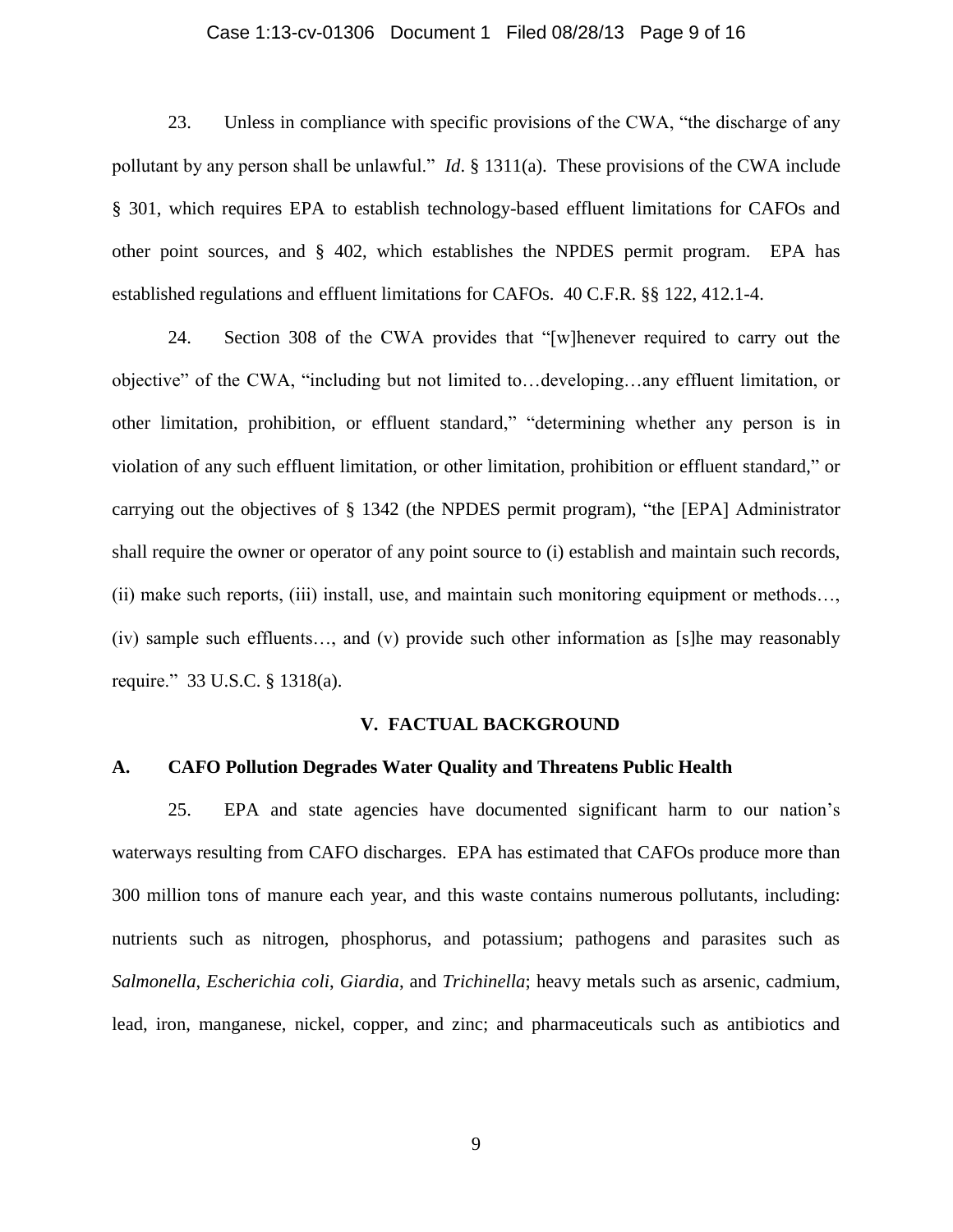#### Case 1:13-cv-01306 Document 1 Filed 08/28/13 Page 10 of 16

hormones. Proposed CAFO Reporting Rule, 76 Fed. Reg. at 65433-34. When introduced into waterways, these pollutants threaten water quality, aquatic life, and public health.

26. CAFOs discharge pollutants from manure storage, feed storage, mortality management, and livestock confinement facilities, as well as from waste application areas. Land disposal of CAFO waste often takes place at rates in excess of cropland's ability to assimilate manure nutrients and prevent runoff. *See* U.S. Gov't Accountability Office, GAO-08-944, *Concentrated Animal Feeding Operations: EPA Needs More Information and a Clearly Defined Strategy to Protect Air and Water Quality from Pollutants of Concern* (2008), available at [http://www.gao.gov/new.items/d08944.pdf](www.gao.gov/new.items/d08944.pdf) (hereinafter "GAO Report"). The resulting discharges of pollutants have led EPA to conclude that "[a]gricultural operations, including CAFOs, now account for a significant share of the remaining water pollution problems in the United States." National Pollutant Discharge Elimination System Permit Regulation and Effluent Limitation Guidelines and Standards for Concentrated Animal Feeding Operations (CAFOs), 68 Fed. Reg. 7176, 7181 (Feb. 12, 2003). Indeed, agriculture "is the leading contributor of pollutants to identified water quality impairments in the Nation's rivers and streams." *Id*. Twenty-nine states have recently made similar findings, identifying animal feeding operations as contributors to water quality impairment in EPA's 2009 National Water Quality Inventory. Proposed CAFO Reporting Rule, 76 Fed. Reg. at 65434.

27. EPA has concluded that CAFOs' widespread water pollution impacts "may be due, in part, to inadequate compliance with existing regulations or to limitations in CAFO permitting programs." *Id*.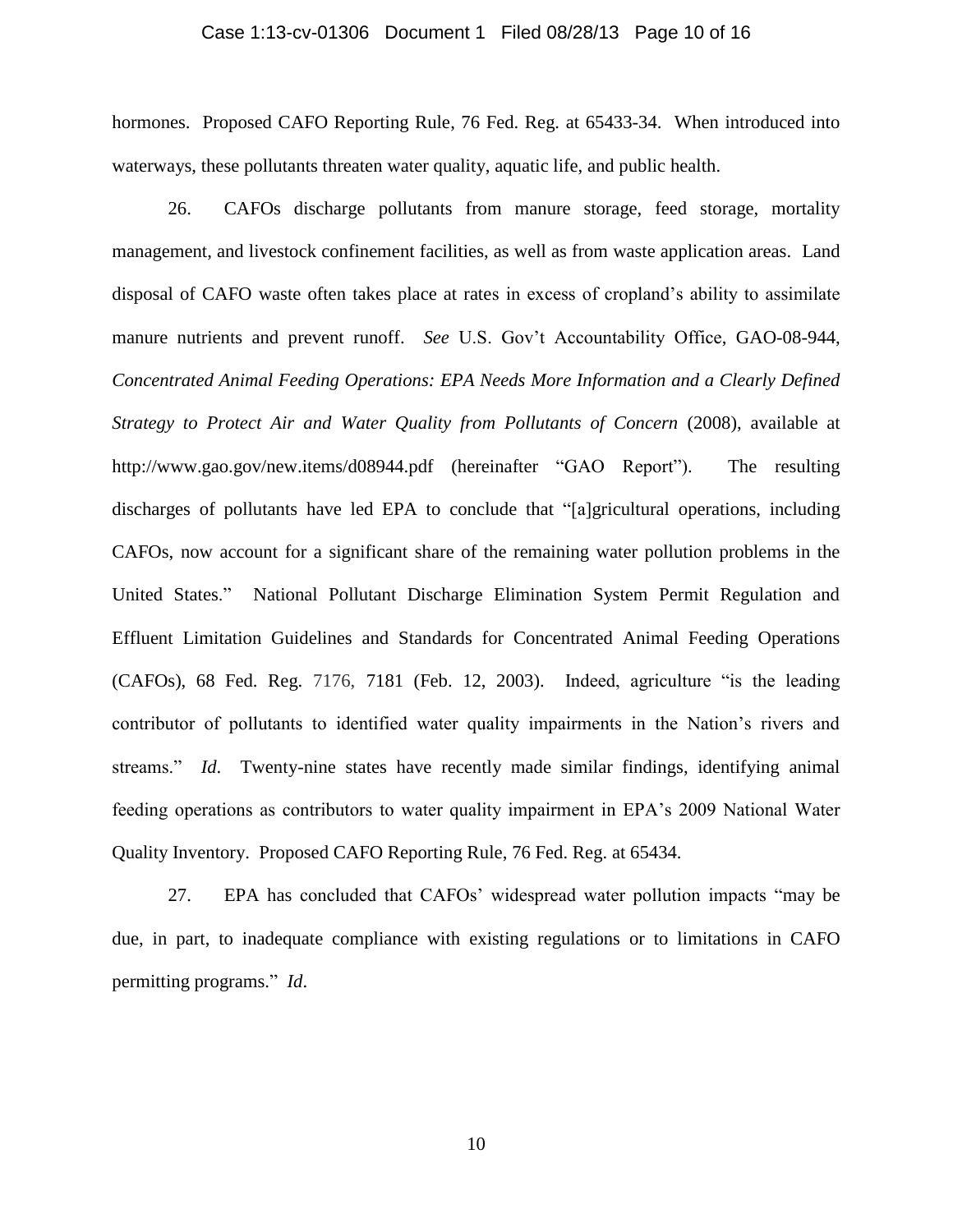# **B. Development and Withdrawal of EPA's Proposed CAFO Reporting Rule**

28. On November 20, 2008, EPA finalized revisions to its CWA regulations for CAFOs (2008 CAFO Rule) in response to a 2005 decision by the United States Court of Appeals for the Second Circuit that vacated parts of EPA's previous CAFO regulations. *See Waterkeeper Alliance, Inc. v. EPA*, 399 F.3d 486 (2d Cir. 2005). The 2008 CAFO Rule changed the legal threshold for when a CAFO must apply for an NPDES permit, and thereby limited the number of CAFOs required to obtain NPDES permits. As a result of this limitation, states and EPA would not obtain basic information about all CAFOs with the potential to discharge through the permitting process.

29. Several environmental organizations challenged EPA's 2008 CAFO Rule under the APA and entered into settlement negotiations with EPA. The organizations and EPA reached a Settlement Agreement on May 25, 2010. Among other things, the Settlement Agreement required EPA to propose a CAFO information collection rule pursuant to its authority under § 308 of the CWA within 12 months of the Settlement Agreement's effective date, and to take final action on the proposed rule within 24 months of the Settlement Agreement's effective date.

30. On October 21, 2011, EPA published the Proposed CAFO Reporting Rule, which included two potential EPA actions to collect information from CAFOs. The first option proposed would have required all CAFOs nationwide to submit basic information to EPA; the second would have required EPA to select focus watersheds and then request basic information from CAFOs located in those watersheds. EPA also solicited comments on alternative ways for the agency to obtain the necessary information about CAFOs and meet the objectives of the Proposed CAFO Reporting Rule.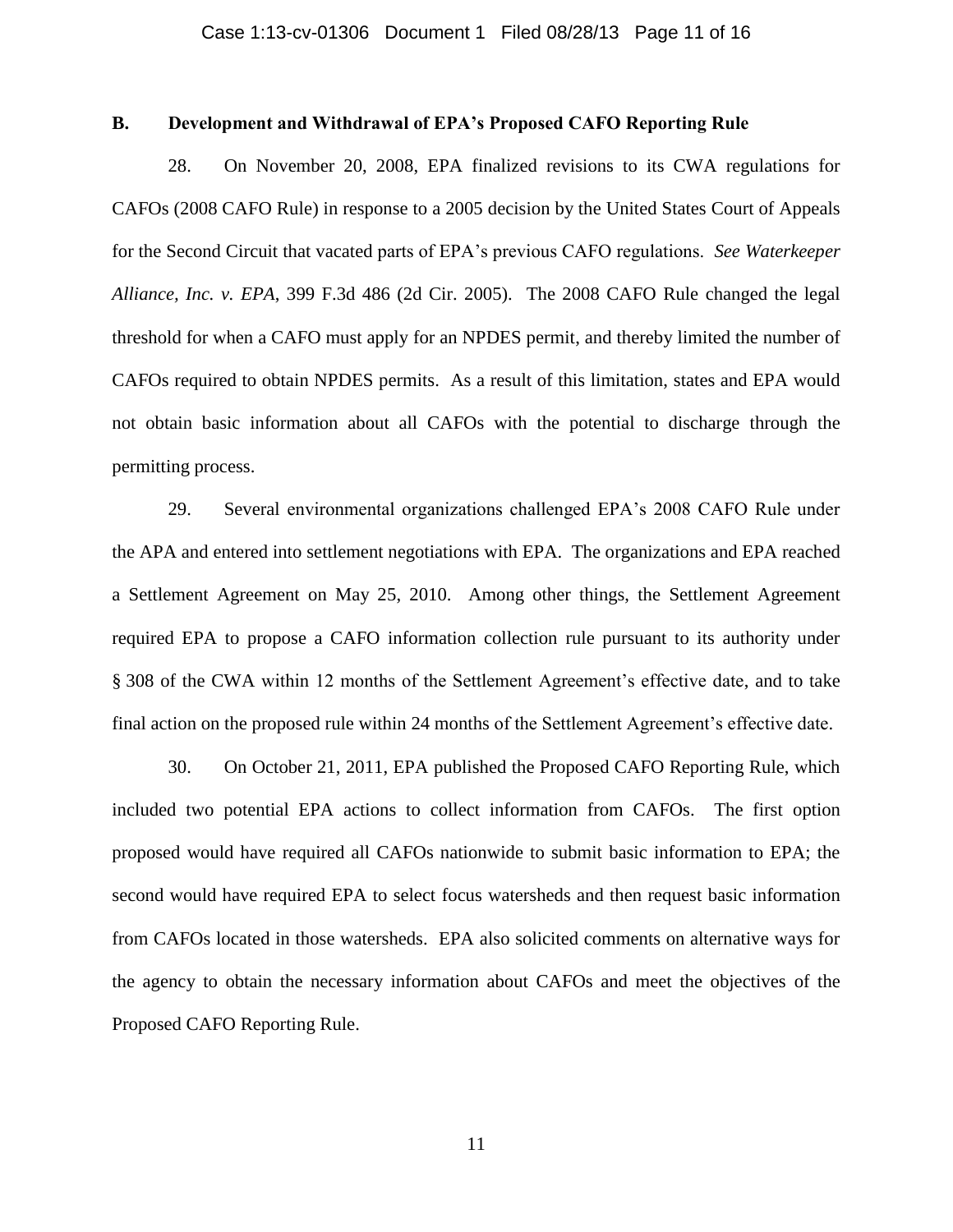#### Case 1:13-cv-01306 Document 1 Filed 08/28/13 Page 12 of 16

31. EPA set out several reasons for its Proposed CAFO Reporting Rule, including the numerous public health and water quality threats posed by CAFO discharges of nutrients, pathogens, heavy metals, and pharmaceuticals. Proposed CAFO Reporting Rule, 76 Fed. Reg. at 65433-34. In summarizing the need for an information gathering effort under the agency's § 308 authority, the Proposed CAFO Reporting Rule stated that "facility-specific information…would improve EPA's ability to effectively implement the NPDES program and…ensure that CAFOs are complying with the requirements of the CWA." *Id.* at 65436. EPA further explained that because "[u]nlike many other point source industries, EPA does not have facility-specific information for all CAFOs in the United States," the type of information proposed for request was "essential…to carry out NPDES programmatic functions." *Id*.

32. The Proposed CAFO Reporting Rule incorporated the findings of the September 2008 GAO report. *Id*. at 65434-35. The GAO Report supported EPA's conclusion that a § 308 information collection rule was necessary to obtain the information needed to properly regulate CAFOs under the CWA. GAO Report at 48.

33. The GAO Report found that "EPA does not have data on the number and location of CAFOs nationwide and the amount of discharges from these operations," GAO Report at 31, and that EPA consequently "has neither the information it needs to assess the extent to which CAFOs may be contributing to water pollution, nor the information it needs to ensure compliance with the Clean Water Act," *id*. at 48. The GAO Report further found that data obtained from state agencies "are inconsistent and inaccurate and do not provide EPA with the reliable data it needs to identify and inspect permitted CAFOs nationwide," *id*. at 17, and that "[n]o federal agency collects accurate and consistent data on the number, size, and location of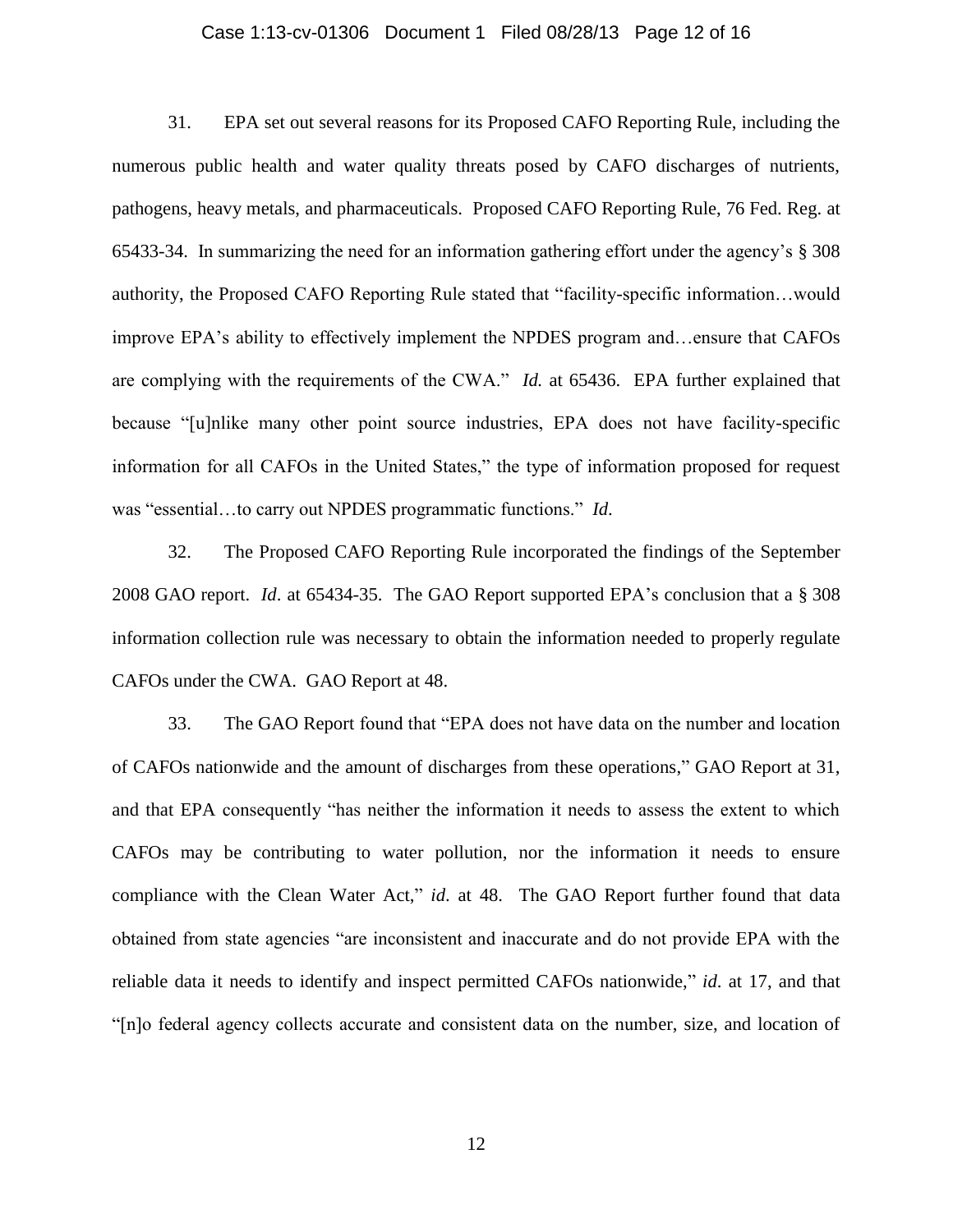#### Case 1:13-cv-01306 Document 1 Filed 08/28/13 Page 13 of 16

CAFOs," *id*. at 4. EPA's limited consultations with state agencies prior to withdrawing the Rule support the GAO Report findings.

34. Nevertheless, in disregard of its earlier findings and the record before it, on July 20, 2012, EPA took final action by withdrawing the proposed rule in its entirety. 77 Fed. Reg. at 42679. This notice of final action is attached as Exhibit B. In its withdrawal notice, EPA stated that it believed that "at this time it is more appropriate to obtain CAFO information from existing sources," *id.* at 42681, including the U.S. Department of Agriculture and state agencies, *id.* at 42682. In issuing the withdrawal, EPA did not change its position that gathering basic information about CAFOs is "essential," or offer a reasoned connection between the record and its new position.

35. EPA's withdrawal was arbitrary and capricious, an abuse of discretion, or otherwise not in accordance with law, in violation of the APA. The administrative record and the Government Accountability Office's findings plainly contradict the agency's unsupported rationale for withdrawing the Proposed CAFO Reporting Rule.

# **CAUSE OF ACTION**

## **DEFENDANTS HAVE VIOLATED THE APA BY WITHDRAWING THE PROPOSED CAFO REPORTING RULE**

36. Plaintiffs reallege all preceding paragraphs and incorporate them by reference herein.

37. Plaintiffs are entitled to judicial review under the APA, which grants that right to "[a] person suffering legal wrong because of agency action, or adversely affected or aggrieved by agency action." 5 U.S.C. § 702. EPA's withdrawal of the Proposed CAFO Reporting Rule is a "final agency action for which there is no other adequate remedy in a court" within the meaning of the APA, *id.* § 704.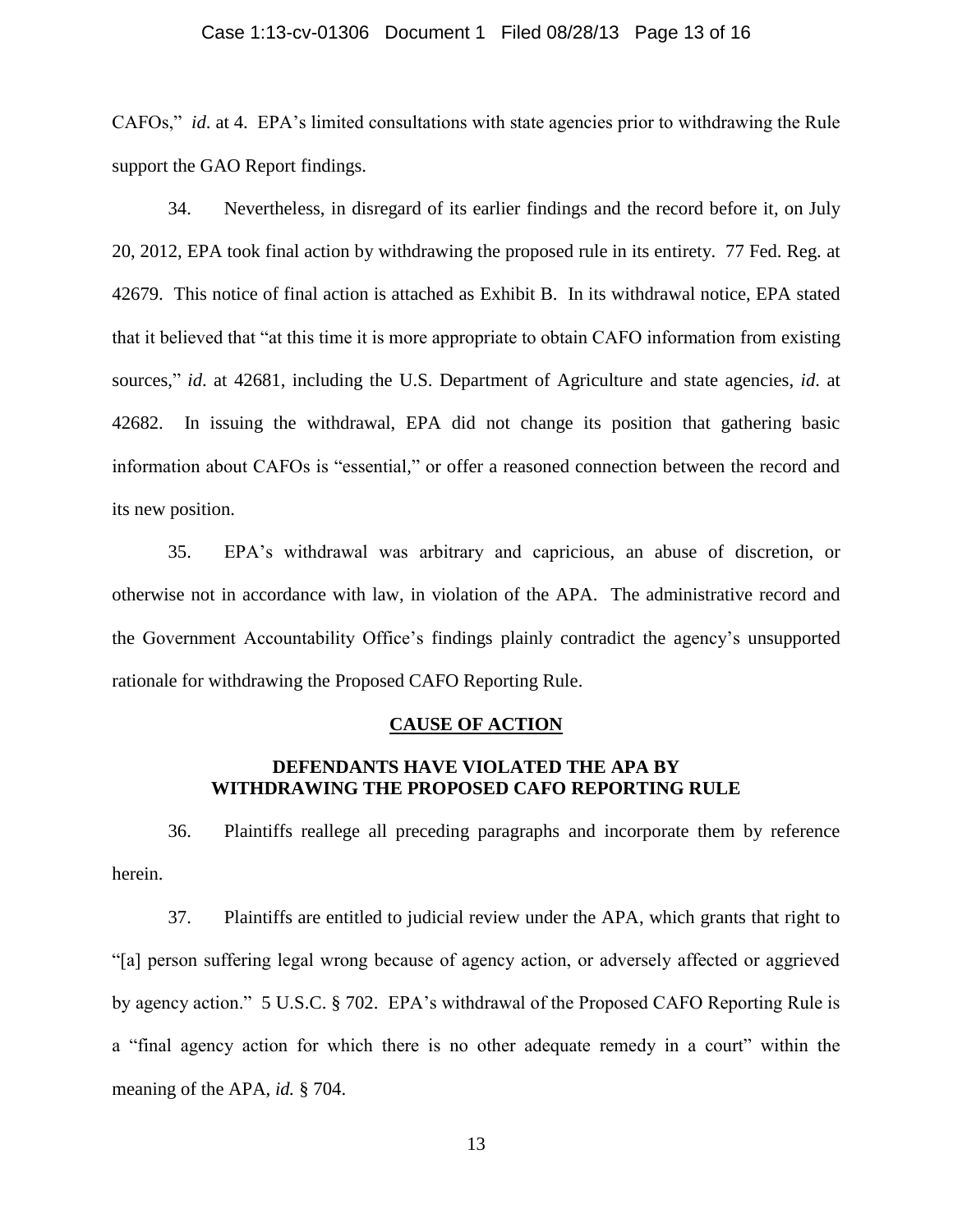# Case 1:13-cv-01306 Document 1 Filed 08/28/13 Page 14 of 16

38. Pursuant to the APA, courts "shall … hold unlawful and set aside agency action, findings, and conclusions found to be arbitrary, capricious, an abuse of discretion, or otherwise not in accordance with law," or "without observance of procedure required by law." *Id*. § 706(2)(A), (D). "Agency action" is defined to include "the whole or a part of any agency rule, order, license, sanction, relief, or the equivalent or denial thereof, or failure to act." *Id.*  § 551(13). EPA's withdrawal of the Proposed CAFO Reporting Rule constitutes final agency action that is "arbitrary, capricious, an abuse of discretion, or otherwise not in accordance with law," in violation of the APA, *id*. § 706.

39. Plaintiffs have been adversely affected and aggrieved by EPA's action.

40. The Equal Access to Justice Act, 28 U.S.C. § 2412, entitles Plaintiffs to costs of disbursements and costs of litigation, including reasonable attorney fees.

#### **REQUEST FOR RELIEF**

WHEREFORE, Plaintiffs request that this Court enter a judgment:

(1) declaring that EPA's withdrawal of the Proposed CAFO Reporting Rule is "arbitrary, capricious, an abuse of discretion, or otherwise not in accordance with law," in violation of the APA, 5 U.S.C.  $\S$  706(2)(A);

(2) vacating the unlawful withdrawal of the proposed rule, requiring EPA to make a new final decision;

(3) issuing injunctive relief requiring EPA to take final action on the Proposed CAFO Reporting Rule that is not "arbitrary, capricious, an abuse of discretion, or otherwise not in accordance with law," within 90 days;

(4) awarding Plaintiffs their litigation costs and reasonable attorneys' fees in this action, as authorized in 28 U.S.C. § 2412; and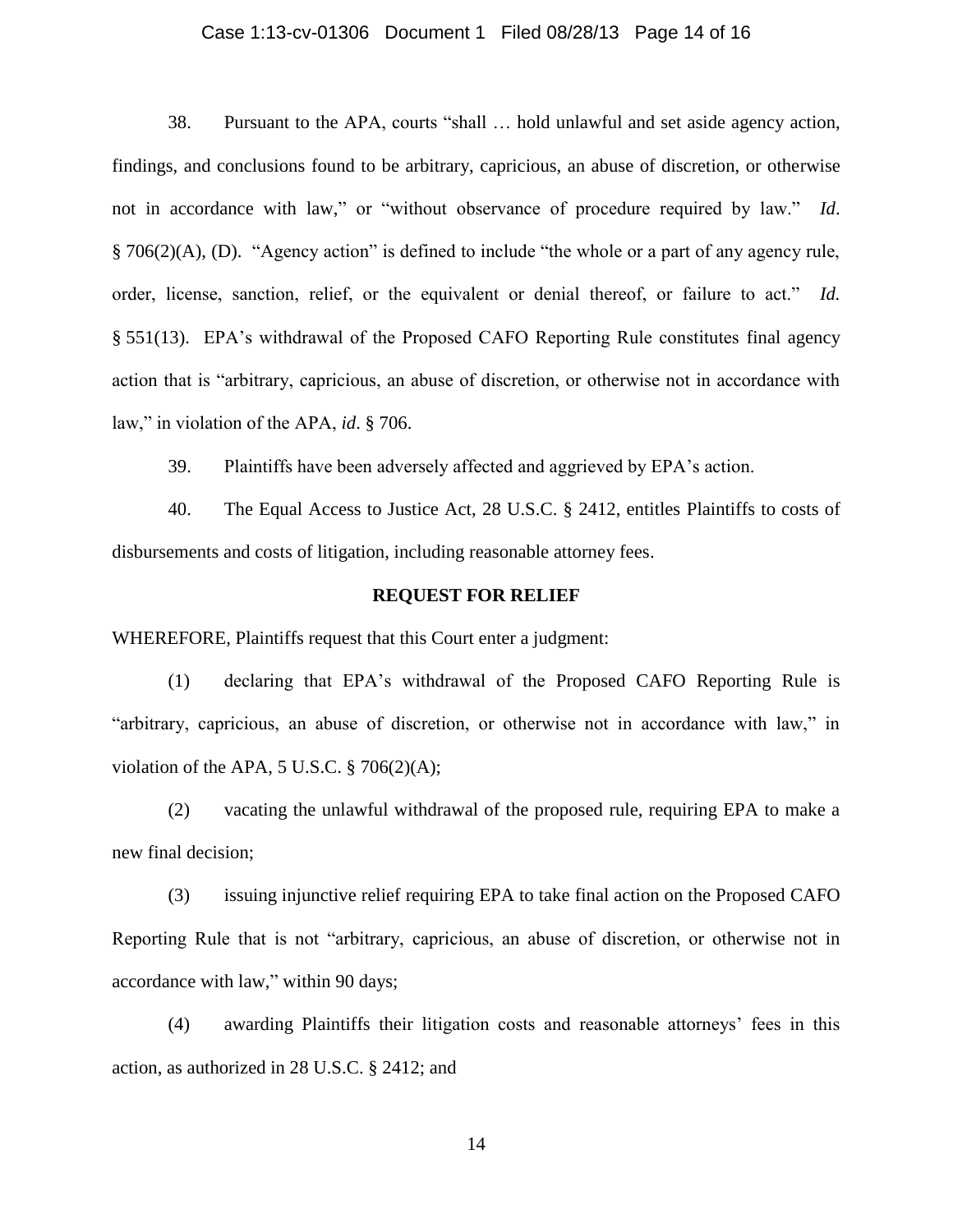(5) ordering such other relief as the Court may deem just and proper.

Dated: August 28, 2013

Respectfully submitted,

/s/ Peter Brandt

Peter Brandt (District of Columbia Bar No. 982936) Hannah Connor (District of Columbia Bar No. 1014143) Jonathan R. Lovvorn (District of Columbia Bar No. 461163) The Humane Society of the United States 2100 L Street NW Washington, DC 20037 **(**202) 676-2354 **(**202) 676-2357 (facsimile) pbrandt@humanesociety.org hconnor@humanesociety.org jlovvorn@humanesociety.org *Attorneys for Plaintiff Humane Society of the United States*

Adam Kron (District of Columbia Bar No. 992135) Environmental Integrity Project One Thomas Circle NW, Suite 900 Washington, DC 20005 (202) 263-4451 (202) 296-8822 (facsimile) akron@environmentalintegrity.org *Attorney for Plaintiffs Environmental Integrity Project and Iowa Citizens for Community Improvement*

George A. Kimbrell (*Pro Hac Vice pending*) Paige M. Tomaselli (*Pro Hac Vice pending*) Center for Food Safety 303 Sacramento Street, Second Floor San Francisco, CA 94111 (415) 826-2770 (415) 826-0507 (facsimile) gkimbrell@centerforfoodsafety.org ptomaselli@centerforfoodsafety.org *Attorneys for Plaintiff Center for Food Safety*

Susan Kraham (D.D.C. admission pending) Columbia University School of Law Environmental Law Clinic 435 West 116th Street New York, New York 10027